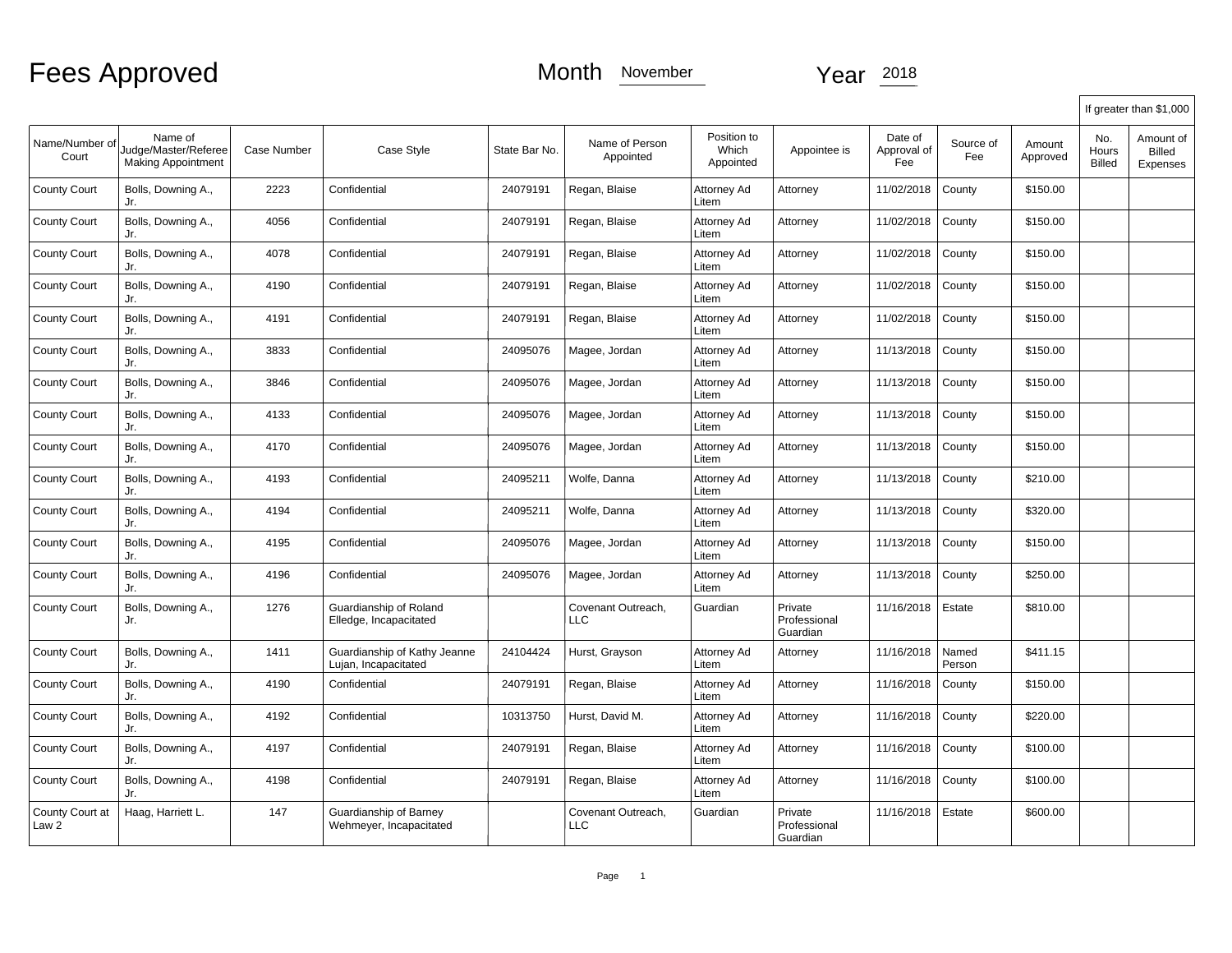|                          |                                                              |                    |                                                         |               |                                    |                                   |                                     |                               |                          |                    |                               | If greater than \$1,000                |
|--------------------------|--------------------------------------------------------------|--------------------|---------------------------------------------------------|---------------|------------------------------------|-----------------------------------|-------------------------------------|-------------------------------|--------------------------|--------------------|-------------------------------|----------------------------------------|
| Name/Number of<br>Court  | Name of<br>Judge/Master/Referee<br><b>Making Appointment</b> | <b>Case Number</b> | Case Style                                              | State Bar No. | Name of Person<br>Appointed        | Position to<br>Which<br>Appointed | Appointee is                        | Date of<br>Approval of<br>Fee | Source of<br>Fee         | Amount<br>Approved | No.<br>Hours<br><b>Billed</b> | Amount of<br>Billed<br><b>Expenses</b> |
| <b>County Court</b>      | Bolls, Downing A.,<br>Jr.                                    | 4199               | Confidential                                            | 08693000      | Hagin, C. Terry                    | Attorney Ad<br>Litem              | Attorney                            | 11/19/2018                    | Registry of<br>the Court | \$400.00           |                               |                                        |
| <b>County Court</b>      | Bolls, Downing A.,<br>Jr.                                    | 4200               | Confidential                                            | 08693000      | Hagin, C. Terry                    | Attorney Ad<br>Litem              | Attorney                            | 11/19/2018                    | Registry of<br>the Court | \$550.00           |                               |                                        |
| <b>County Court</b>      | Bolls, Downing A.,<br>Jr.                                    | 4201               | Confidential                                            | 08693000      | Hagin, C. Terry                    | Attorney Ad<br>Litem              | Attorney                            | 11/19/2018                    | Registry of<br>the Court | \$475.00           |                               |                                        |
| <b>County Court</b>      | Bolls, Downing A.,<br>Jr.                                    | 4202               | Confidential                                            | 08693000      | Hagin, C. Terry                    | Attorney Ad<br>Litem              | Attorney                            | 11/19/2018                    | Registry of<br>the Court | \$450.00           |                               |                                        |
| <b>County Court</b>      | Bolls, Downing A.,<br>Jr.                                    | 29592              | Estate of Clyde Paul Webb,<br>Deceased                  | 24077244      | Wallace, Elizabeth<br><b>Niblo</b> | Attorney Ad<br>Litem              | Attorney                            | 11/19/2018                    | Estate                   | \$427.50           |                               |                                        |
| <b>County Court</b>      | Bolls, Downing A.,<br>Jr.                                    | 29616              | Estate of David Hall Walker,<br>Deceased                | 13482100      | McCray, Forrest                    | Attorney Ad<br>Litem              | Attorney                            | 11/19/2018                    | Estate                   | \$800.00           |                               |                                        |
| <b>County Court</b>      | Bolls, Downing A.,<br>Jr.                                    | 1392               | Guardianship of Adam Gregory<br>Johnston, Incapacitated | 13482100      | McCray, Forrest                    | Attorney Ad<br>Litem              | Attorney                            | 11/20/2018                    | Estate                   | \$750.00           |                               |                                        |
| County Court at<br>Law 1 | Harper, Robert                                               | 1-1218             | Guardianship of David W.<br>Jefferies, Incapacitated    | 13482100      | McCray, Forrest                    | Attorney Ad<br>Litem              | Attorney                            | 11/26/2018                    | Estate                   | \$15,400.00        | 61.60                         |                                        |
| County Court at<br>Law 1 | Harper, Robert                                               | 1-1219             | Guardianship of Betty Kirchner,<br>Incapacitated        | 16827220      | Rice, Charles E.                   | Attorney Ad<br>Litem              | Attorney                            | 11/27/2018                    | Estate                   | \$750.00           |                               |                                        |
| County Court at<br>Law 1 | Harper, Robert                                               | 1-1219             | Guardianship of Betty Kirchner,<br>Incapacitated        |               | Covenant Outreach,<br>LLC          | Guardian                          | Private<br>Professional<br>Guardian | 11/27/2018                    | Estate                   | \$11,790.00        |                               | 177.61                                 |
| <b>County Court</b>      | Bolls, Downing A.,<br>Jr.                                    | 4180               | Confidential                                            | 10313750      | Hurst, David M.                    | Attorney Ad<br>Litem              | Attorney                            | 11/28/2018                    | County                   | \$180.00           |                               |                                        |
| <b>County Court</b>      | Bolls, Downing A.,<br>Jr.                                    | 4199               | Confidential                                            | 08693000      | Hagin, C. Terry                    | Attorney Ad<br>Litem              | Attorney                            | 11/28/2018                    | Registry of<br>the Court | \$325.00           |                               |                                        |
| <b>County Court</b>      | Bolls, Downing A.,<br>Jr.                                    | 4200               | Confidential                                            | 08693000      | Hagin, C. Terry                    | Attorney Ad<br>Litem              | Attorney                            | 11/28/2018                    | Registry of<br>the Court | \$250.00           |                               |                                        |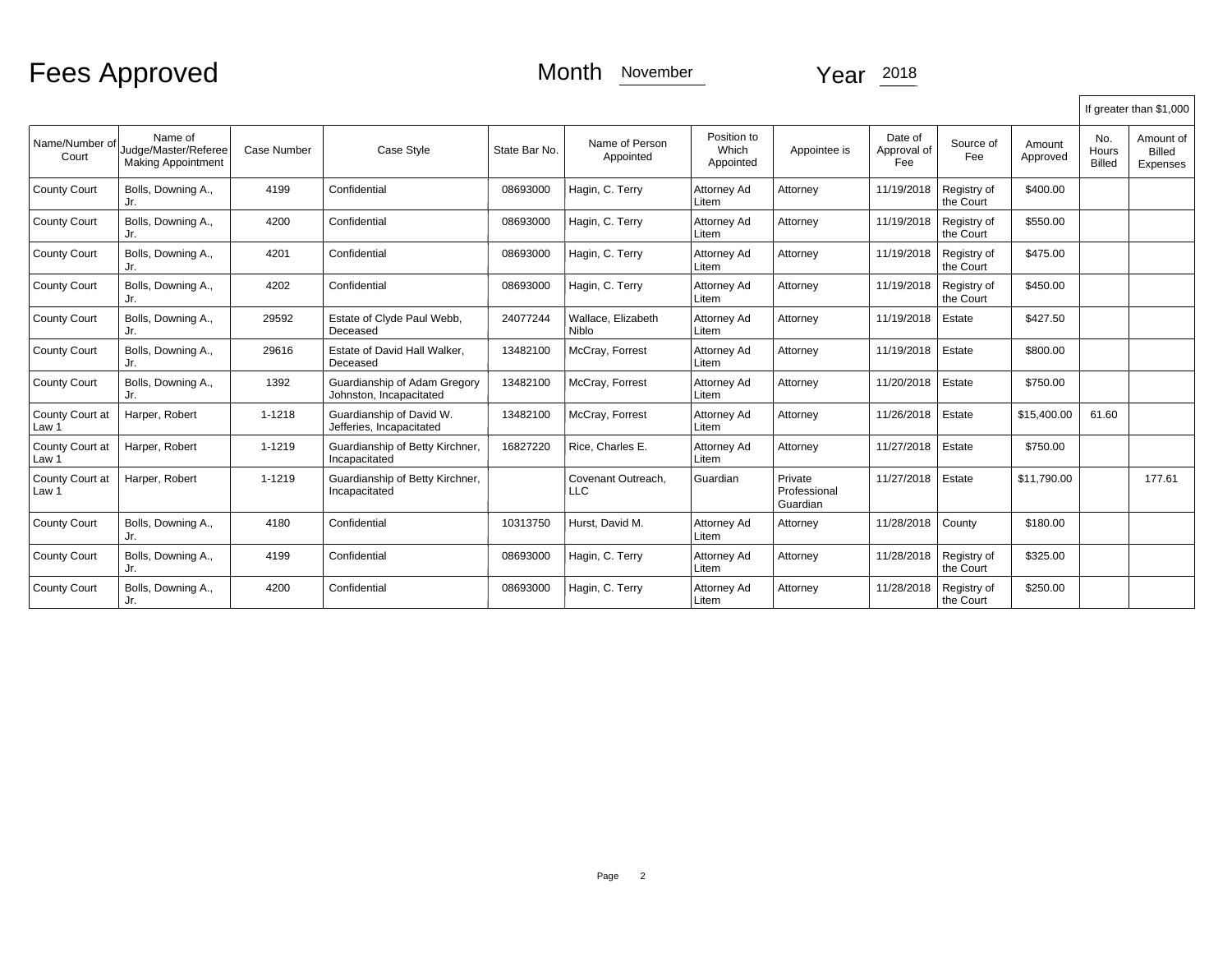# Appointments Approved Month November 2018

| Name/Number of<br>Court             | Name of<br>Judge/Master/Referee<br><b>Making Appointment</b> | Case Number | Case Style                                           | State Bar No. | Name of Person<br>Appointed        | Position to Which<br>Appointed | Appointee is                     | Date of<br>Appointment |
|-------------------------------------|--------------------------------------------------------------|-------------|------------------------------------------------------|---------------|------------------------------------|--------------------------------|----------------------------------|------------------------|
| <b>County Court</b>                 | Bolls, Downing A., Jr.                                       | 3833        | Confidential                                         | 24095076      | Magee, Jordan                      | Attorney Ad Litem              | Attorney                         | 11/01/2018             |
| <b>County Court</b>                 | Bolls, Downing A., Jr.                                       | 4133        | Confidential                                         | 24095076      | Magee, Jordan                      | Attorney Ad Litem              | Attorney                         | 11/01/2018             |
| <b>County Court</b>                 | Bolls, Downing A., Jr.                                       | 4170        | Confidential                                         | 24095076      | Magee, Jordan                      | Attorney Ad Litem              | Attorney                         | 11/01/2018             |
| <b>County Court</b>                 | Bolls, Downing A., Jr.                                       | 4195        | Confidential                                         | 24095076      | Magee, Jordan                      | Attorney Ad Litem              | Attorney                         | 11/01/2018             |
| <b>County Court</b>                 | Bolls, Downing A., Jr.                                       | 4196        | Confidential                                         | 24095076      | Magee, Jordan                      | Attorney Ad Litem              | Attorney                         | 11/01/2018             |
| <b>County Court</b>                 | Bolls, Downing A., Jr.                                       | 3834        | Confidential                                         | 24095211      | Wolfe, Danna                       | Attorney Ad Litem              | Attorney                         | 11/05/2018             |
| <b>County Court</b>                 | Bolls, Downing A., Jr.                                       | 29534       | Estate of Jayne E. Ritter, Deceased                  | 24099777      | Feick, Danielle                    | Attorney Ad Litem              | Attorney                         | 11/05/2018             |
| <b>County Court</b>                 | Bolls, Downing A., Jr.                                       | 1411        | Guardianship of Kathy Jeanne Lujan,<br>Incapacitated | 24104424      | Hurst, Grayson                     | Attorney Ad Litem              | Attorney                         | 11/06/2018             |
| County Court at<br>Law 2            | Haag, Harriett L.                                            | 2-1226      | Guardianship of Daisy Joy Smith, a<br>Minor          | 16827220      | Rice, Charles E.                   | Attorney Ad Litem              | Attorney                         | 11/06/2018             |
| County Court at<br>Law <sub>2</sub> | Haag, Harriett L.                                            | 2-1227      | Guardianship of Fletcher Cole Smith, a<br>Minor      | 16827220      | Rice. Charles E.                   | Attorney Ad Litem              | Attorney                         | 11/06/2018             |
| <b>County Court</b>                 | Bolls, Downing A., Jr.                                       | 1411        | Guardianship of Kathy Jeanne Lujan,<br>Incapacitated |               | Lassandro, Kari                    | Temporary<br>Guardian          | Friend or Family<br>Member       | 11/07/2018             |
| County Court at<br>Law 1            | Harper, Robert                                               | 1-1222      | IN RE: Virginia Connally                             | 24027316      | Fowlkes, Cathy                     | Guardian Ad Litem              | Attorney                         | 11/07/2018             |
| <b>County Court</b>                 | Bolls, Downing A., Jr.                                       | 4197        | Confidential                                         | 24079191      | Regan, Blaise                      | Attorney Ad Litem              | Attorney                         | 11/08/2018             |
| <b>County Court</b>                 | Harper, Robert                                               | 4198        | Confidential                                         | 24079191      | Regan, Blaise                      | Attorney Ad Litem              | Attorney                         | 11/08/2018             |
| County Court at<br>Law 2            | Haag, Harriett L.                                            | 2-1228      | Guardianship of Myrtle Sims,<br>Incapacitated        | 24077244      | Wallace, Elizabeth<br><b>Niblo</b> | Attorney Ad Litem              | Attorney                         | 11/08/2018             |
| County Court at<br>Law 2            | Haag, Harriett L.                                            | 2-1228      | Guardianship of Myrtle Sims,<br>Incapacitated        |               | Covenant Outreach,<br><b>LLC</b>   | Temporary<br>Guardian          | Private Professional<br>Guardian | 11/09/2018             |
| <b>County Court</b>                 | Bolls, Downing A., Jr.                                       | 4193        | Confidential                                         | 24079191      | Regan, Blaise                      | Attorney Ad Litem              | Attorney                         | 11/13/2018             |
| <b>County Court</b>                 | Bolls, Downing A., Jr.                                       | 4199        | Confidential                                         | 08693000      | Hagin, C. Terry                    | Attorney Ad Litem              | Attorney                         | 11/13/2018             |
| <b>County Court</b>                 | Bolls, Downing A., Jr.                                       | 4200        | Confidential                                         | 08693000      | Hagin, C. Terry                    | Attorney Ad Litem              | Attorney                         | 11/13/2018             |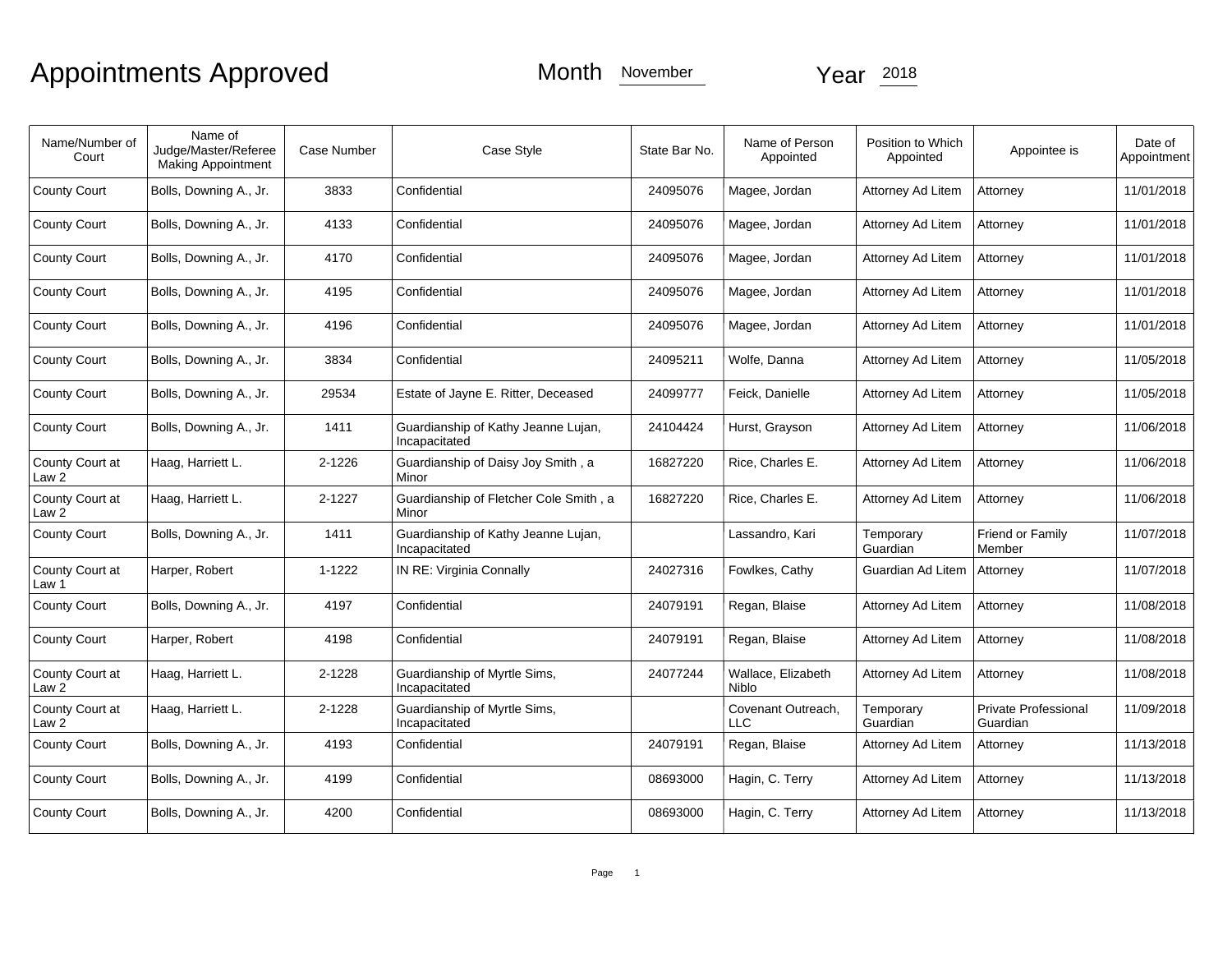# Appointments Approved Month November 2018

| Name/Number of<br>Court | Name of<br>Judge/Master/Referee<br><b>Making Appointment</b> | Case Number | Case Style                                              | State Bar No. | Name of Person<br>Appointed | Position to Which<br>Appointed | Appointee is                   | Date of<br>Appointment |
|-------------------------|--------------------------------------------------------------|-------------|---------------------------------------------------------|---------------|-----------------------------|--------------------------------|--------------------------------|------------------------|
| <b>County Court</b>     | Bolls, Downing A., Jr.                                       | 4201        | Confidential                                            | 08693000      | Hagin, C. Terry             | Attorney Ad Litem              | Attorney                       | 11/13/2018             |
| <b>County Court</b>     | Bolls, Downing A., Jr.                                       | 4202        | Confidential                                            | 08693000      | Hagin, C. Terry             | Attorney Ad Litem              | Attorney                       | 11/13/2018             |
| <b>County Court</b>     | Bolls, Downing A., Jr.                                       | 1388        | Guardianship of Lydia Silva,<br>Incapacitated           |               | Silva, Ramiro               | Guardian                       | Friend or Family<br>Member     | 11/14/2018             |
| <b>County Court</b>     | Bolls, Downing A., Jr.                                       | 4203        | Confidential                                            | 24104424      | Hurst, Grayson              | Attorney Ad Litem              | Attorney                       | 11/14/2018             |
| <b>County Court</b>     | Bolls, Downing A., Jr.                                       | 1404        | Guardianship of Dorothy Hagan,<br>Incapacitated         |               | Friends for Life            | Guardian                       | Public Guardianship<br>Program | 11/15/2018             |
| <b>County Court</b>     | Bolls, Downing A., Jr.                                       | 4204        | Confidential                                            | 24104424      | Hurst, Grayson              | Attorney Ad Litem              | Attorney                       | 11/15/2018             |
| <b>County Court</b>     | Bolls, Downing A., Jr.                                       | 29643       | Estate of Martha Jo Lammons,<br>Deceased                | 24070731      | Tennesson, Sara<br>Jane     | Attorney Ad Litem              | Attorney                       | 11/16/2018             |
| <b>County Court</b>     | Bolls, Downing A., Jr.                                       | 4205        | Confidential                                            | 24091313      | Chapman, Stacey A.          | Attorney Ad Litem              | Attorney                       | 11/19/2018             |
| <b>County Court</b>     | Bolls, Downing A., Jr.                                       | 4206        | Confidential                                            | 24091313      | Chapman, Stacey A.          | Attorney Ad Litem              | Attorney                       | 11/19/2018             |
| <b>County Court</b>     | Bolls, Downing A., Jr.                                       | 1392        | Guardianship of Adam Gregory<br>Johnston, Incapacitated |               | Johnston, James             | Guardian                       | Friend or Family<br>Member     | 11/20/2018             |
| <b>County Court</b>     | Bolls, Downing A., Jr.                                       | 1392        | Guardianship of Adam Gregory<br>Johnston, Incapacitated |               | Johnston, Paula             | Guardian                       | Friend or Family<br>Member     | 11/20/2018             |
| <b>County Court</b>     | Bolls, Downing A., Jr.                                       | 3781        | Confidential                                            | 24081675      | Gore, Katie<br>McCracken    | Attorney Ad Litem              | Attorney                       | 11/26/2018             |
| <b>County Court</b>     | Bolls, Downing A., Jr.                                       | 4121        | Confidential                                            | 24081675      | Gore, Katie<br>McCracken    | Attorney Ad Litem              | Attorney                       | 11/26/2018             |
| <b>County Court</b>     | Bolls, Downing A., Jr.                                       | 4133        | Confidential                                            | 24081675      | Gore, Katie<br>McCracken    | Attorney Ad Litem              | Attorney                       | 11/26/2018             |
| <b>County Court</b>     | Bolls, Downing A., Jr.                                       | 4207        | Confidential                                            | 24104424      | Hurst, Grayson              | Attorney Ad Litem              | Attorney                       | 11/26/2018             |
| <b>County Court</b>     | Bolls, Downing A., Jr.                                       | 4208        | Confidential                                            | 24104424      | Hurst, Grayson              | Attorney Ad Litem              | Attorney                       | 11/26/2018             |
| <b>County Court</b>     | Bolls, Downing A., Jr.                                       | 4209        | Confidential                                            | 24104424      | Hurst, Grayson              | Attorney Ad Litem              | Attorney                       | 11/26/2018             |
| <b>County Court</b>     | Bolls, Downing A., Jr.                                       | 4211        | Confidential                                            | 24104424      | Hurst, Grayson              | Attorney Ad Litem              | Attorney                       | 11/26/2018             |
| <b>County Court</b>     | Bolls, Downing A., Jr.                                       | 4212        | Confidential                                            | 24081675      | Gore, Katie<br>McCracken    | Attorney Ad Litem              | Attorney                       | 11/26/2018             |